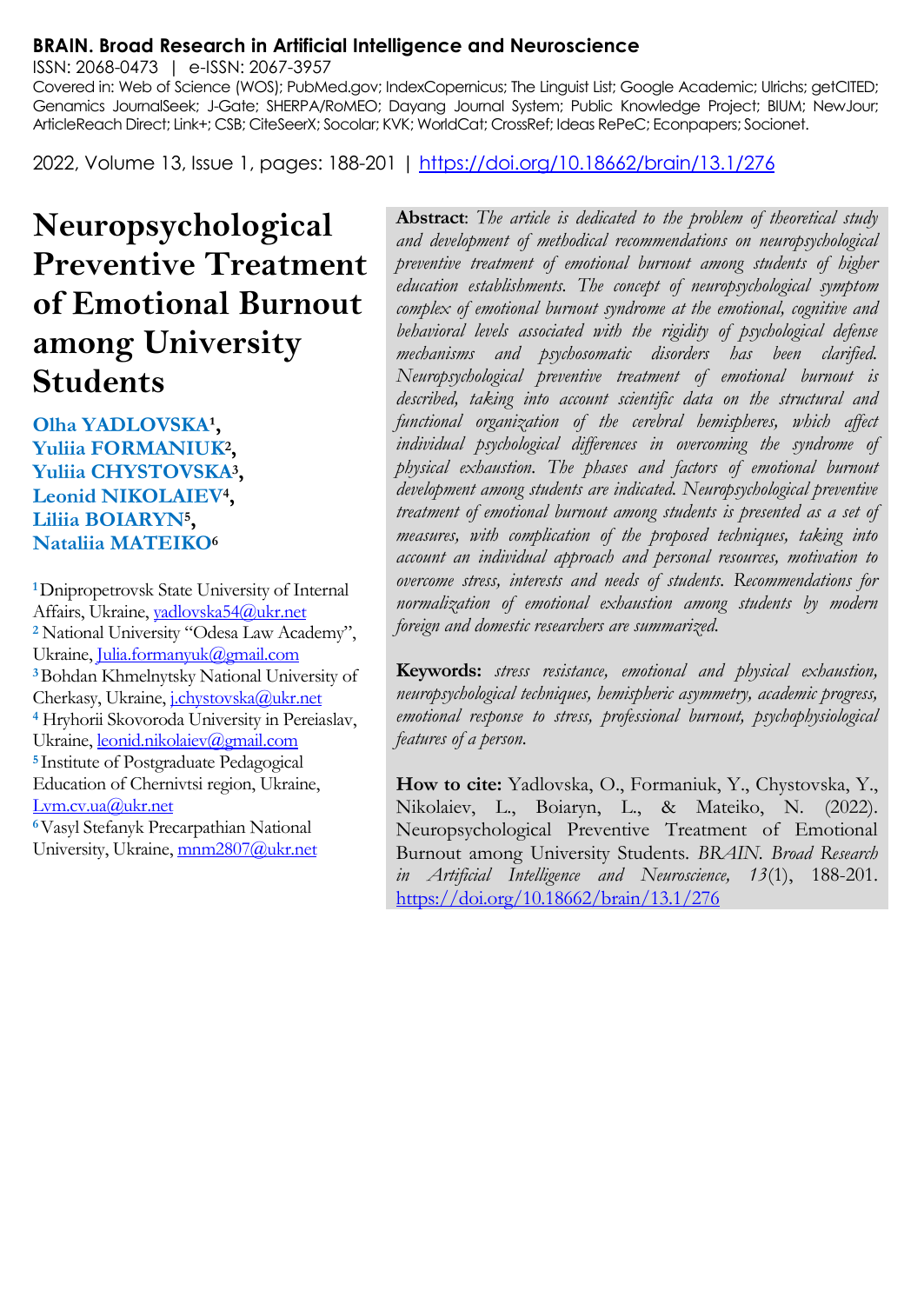#### **Introduction**

So far in Ukraine the influence of pandemics and reforms in education is noticeable not only in social transformations, but also on essential changes of social-psychological and emotional-personal characteristics of students. Learning conditions with information and psychophysiological stress, psychological crises at the stages of professional development in a stressful educational environment require from future professionals a high level of emotional resilience and cause psychological trends in their stress resilience – in the form of constant self-training and neuropsychological activation of mental health defense mechanisms, health consciousness that is in the priority of self-sufficient, active, harmonious student personality.

Psychological analysis of scientific research on stress resistance as a factor of preventing and overcoming the primary phase of emotional burnout of Ukrainian youth allows successful development and implementation of neuropsychological projects to preserve the mental health of future professionals as a factor in ensuring their successful professional development and educational process at higher education establishments. An important criterion for the success of these projects is human resources, in particular students' awareness of the importance of developing emotional resilience in the educational and professional environment through their cooperation with senior partners. Unfortunately, the scientific literature does not sufficiently cover the issue of neuropsychological preventive treatment of emotional burnout among students at higher education establishments. Instead, there is a large number of them about issues studied in detail of the psychophysiological characteristics of people who are prone to emotional exhaustion and development of stress resilience among students, which is specifically related to understanding the neuropsychological causes of the origins and overcoming emotional burnout among students (Bakhmat, 2019; Bezliudnyi, 2019; Maksymchuk, 2020b; Nerubasska et al., 2020; Palamarchuk et al., 2020).

Modern researchers consider stress resistance as the ability to withstand stress – a frequent cause of emotional burnout; as a complex integral property of personality, which is interconnected with a set of intellectual, cognitive, emotional and personal qualities that provide an individual with the ability to withstand significant mental, physical, volitional and emotional stress, while maintaining effective functionality in stressful situations. All of them are manifested through individual experience of the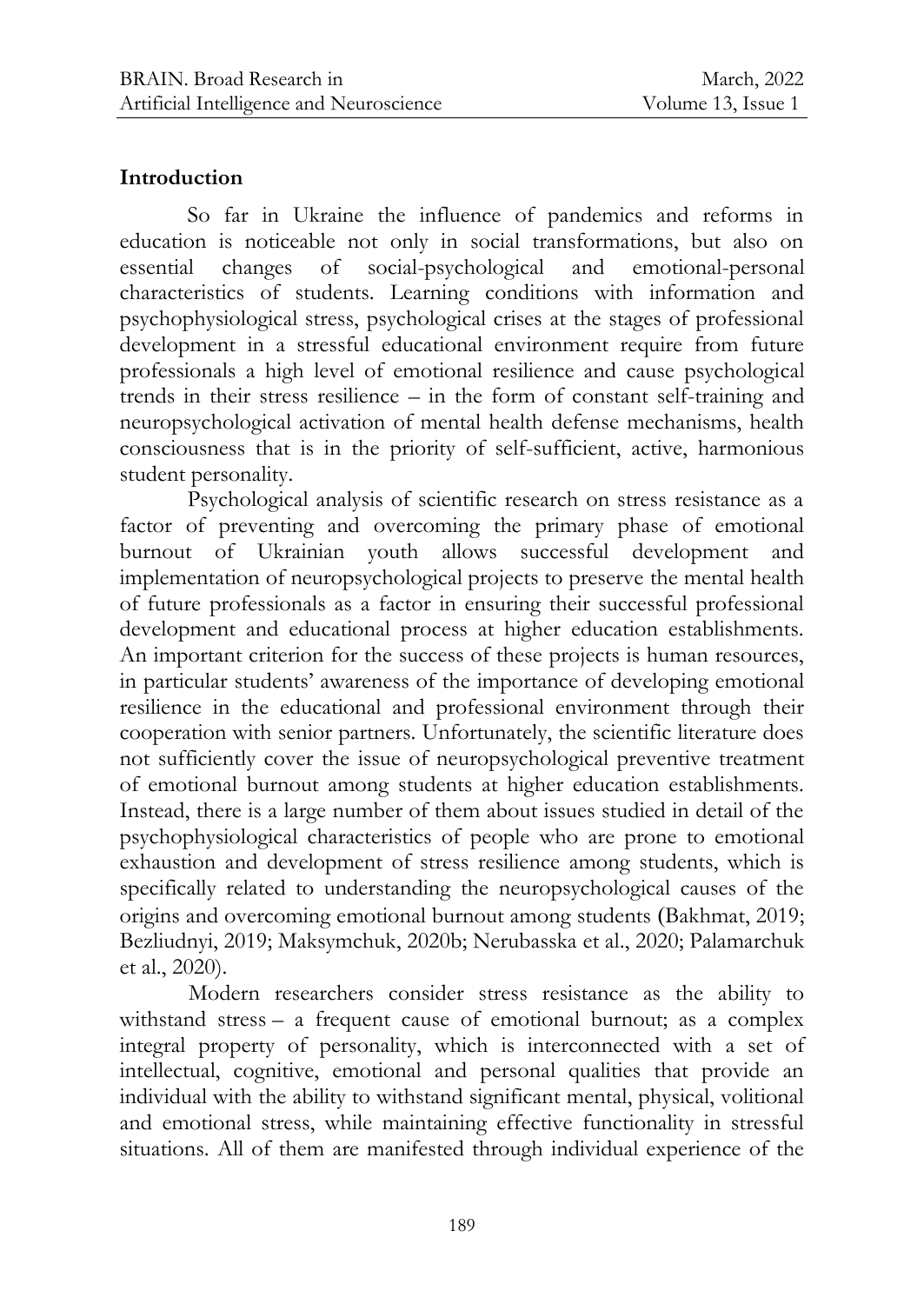student's personality, the ability to overcome the state of emotional excitement when performing complex tasks, the ability to control emotional response to stressors, psychophysiological parameters, neuropsychological competence in overcoming stress as a response to emotional burnout (Gerasymova et al., 2019; Nerubasska & Maksymchuk 2020b; Maksymchuk et al., 2020a; Onishchuk et al., 2020; Sheremet et al., 2019).

In adolescence, along with educational crises, a natural phenomenon is the normative identity crisis, when social and biological factors are included in determination of personality of the future specialist. Young people try to apply certain strategies and use personal resources to reduce psycho-emotional tension and restore emotional balance in a crisis situation. Not always the chosen cognitive or behavioral strategies have an adaptive result, especially for freshmen. Moreover, the launched mechanism of maladaptation from a number of chronic stresses can turn into a syndrome of "emotional burnout", which in the phase of psychosomatic disorders is extremely capable of depleting the nervous system, therefore it is very important to carry out neuropsychological preventive treatment of this condition among students of higher education establishments which is undoubtedly an urgent applied problem in neuropsychological science and in the work of psychological services at higher education establishments.

### **Theoretical and methodological analysis of the study of neuropsychological means of preventive treatment and overcoming emotional burnout among students**

It can be predicted that physical and intellectual stress of technical and medical professionals, the intensity of psycho-emotional communication among socio-humanitarian professionals in combination with neuropsychological features of their temperament, excessive introversion or psychological unpreparedness for unexpected emotional and cognitive stress will cause manifestations of occupational psychological syndrome of emotional burnout. In our opinion, the risk group with symptoms of this condition includes those individuals who have a neuropsychological predisposition (with psychophysiological and individual psychological characteristics and their corresponding cognitive styles in the assessment of stressful situations and emotional disorders, etc.) to the development of the syndrome of professional burnout. Emotional exhaustion can be caused by a set of reasons that have a negative impact on the human organism and psychological health: neurotic traits, internal conflicts with exacerbation of internal personality contradictions, chronic stress under the simultaneous action of several stressful social stimuli from different spheres of life,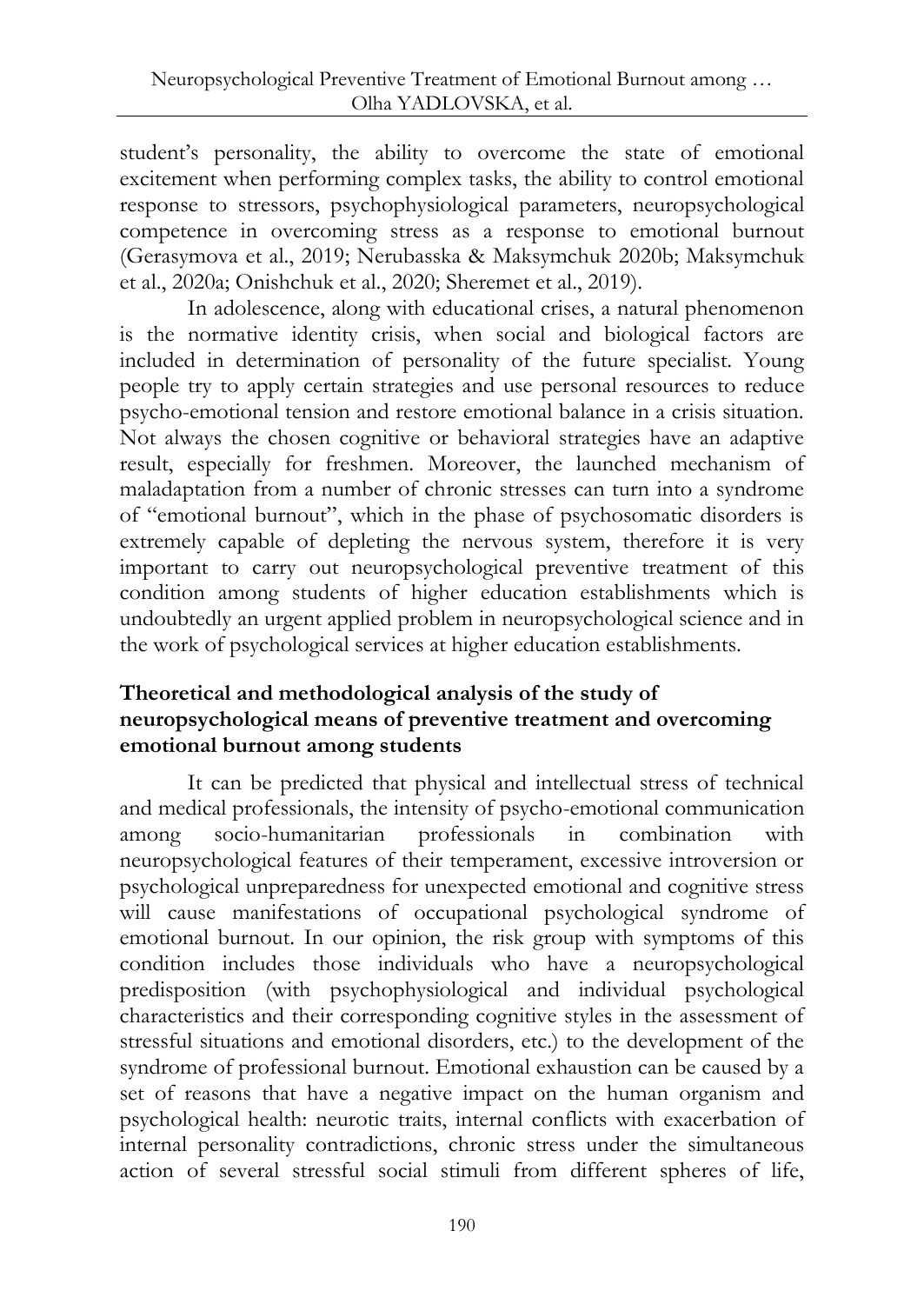absence of protective biological hormonal, psychophysiological and mental mechanisms to counteract depletion of vital forces. Neuropsychological preventive treatment of this phenomenon among students is especially important for overcoming emotional exhaustion and preventing the occurrence of possible depressive conditions against the background of emotional burnout syndrome.

The term "burnout" has appeared in the psychological literature relatively recently. It was proposed by the American psychiatrist H. Froudenberger in 1974. With this term the author defined psychological state of healthy people who are in intensive and close communication with patients (clients) and emotionally charged atmosphere performing their professional rounds. In the scientific psychological literature, the emotional burnout syndrome is considered as a mechanism of psychological protection in the form of partial or complete exclusion of emotions to traumatic events; or in response to chronic stress, which contains three components: performance impairment, dehumanization or depersonalization of interpersonal relationships, and cognitive, physical, and emotional exhaustion as a leading factor in all other symptoms. Prolonged stress and mental overload can cause disintegration of various areas of mental activity, especially emotional. Emotional exhaustion is the main component of "professional burnout", which manifests itself in experiencing low emotional tone, loss of interest in others, dissatisfaction with oneself and activities on the background of anxiety and depression, indifference or emotional oversaturation, aggressive reactions, outbursts of anger. As a dynamic process, this phenomenon occurs in stages, in accordance with consistent development of increased nervous tension (Chemali et al., 2019; Ilyin, 2013; Kokun, 2013; Kustova, 2016; Vodopyanova & Starchenkova, 2011).

Empirical studies of the symptoms of emotional burnout among students by modern domestic scientists have identified those factors that are really stressful for students and can cause serious violations in the professional life of students, in particular to the development of emotional burnout among students of psychology lead to: inadequate selective emotional response; expanding the scope of saving emotions, emotional and moral disorientation, reduction of professional responsibilities, selfdissatisfaction, social frustration, psychomatic and autonomic disorders, anxiety and depression, emotional alienation (Mudryk, 2013). Empirical studies of the symptoms of emotional burnout among students by modern domestic scientists have identified those factors that are really stressful for students and can cause serious violations in the professional life of students, in particular to the development of emotional burnout among students of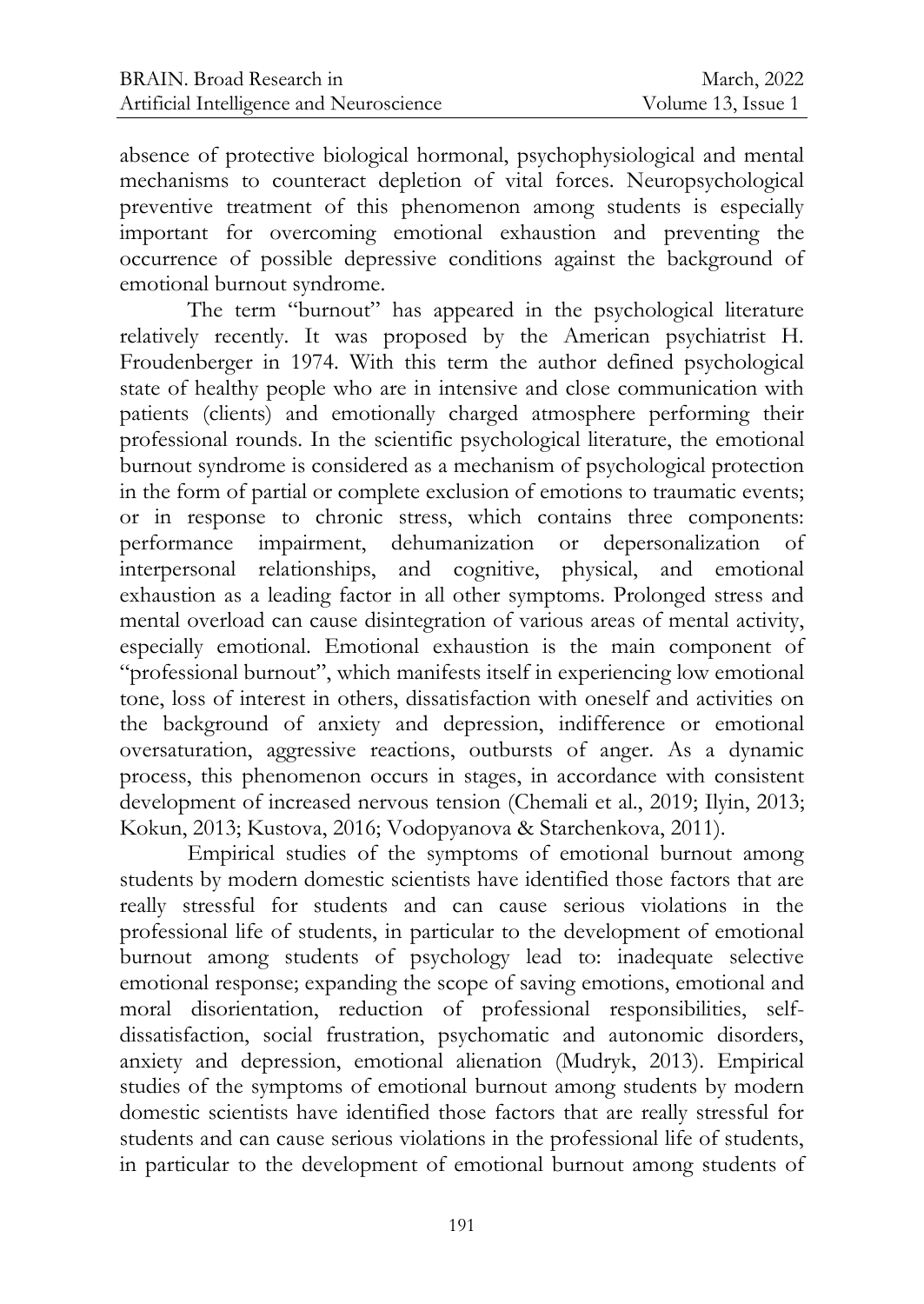psychology lead to: inadequate selective emotional response; expanding the scope of saving emotions, emotional and moral disorientation, reduction of professional responsibilities, self-dissatisfaction, social frustration, professional responsibilities, self-dissatisfaction, social frustration, psychomatic and autonomic disorders, anxiety and depression, emotional alienation (Mudryk, 2013).

Also interesting is the study of emotional burnout among students conducted by Boni et al. (2018). According to the researchers, freshmen are more prone to emotional exhaustion due to beliefs and the motivational attitudes and expectations they received in school. These findings reinforce the need to establish preventive measures focused on the personal qualities of the first-year students, providing better performance, motivation, optimism and empathy in subsequent courses.

Phases of development of emotional burnout among students: 1. Tension, which is formed due to chronic intense psycho-emotional atmosphere of learning, a high level of demands and complications in interaction with the environment. The student experiences chronic dissatisfaction with one's own learning activities and oneself as a subject, anxiety and depression become a constant emotional accompaniment to learning. 2. Resistance, during which student tries to protect oneself to some extent from unpleasant impressions, external influences, to spend as little time as possible on educational duties. 3. Exhaustion as a global loss of student's mental resources, decreased emotional tone, automatism, devastation in performance of educational duties, emotional alienation and depersonalization as a protective barrier in educational communications, psychosomatic disorders (deterioration of physical well-being, sleep disorders, headache, problems with blood pressure, gastric disorders, exacerbation of chronic diseases, etc.). In addition, normative crises of vocational training among certain students can also transform into a syndrome of emotional burnout. The most dangerous consequences of emotional burnout are the student's devaluation of their educational and professional achievements, self-disappointment, decreased efficiency and vitality, depressive experiences. Typical means of preventing emotional burnout of students are use of mastering behavior during crises of professional training, harmonization of life and professional values, harmonization of academic and professional self-esteem, level of demands, proper organization of recreation and leisure (Boyko, 1996; Serhieienkova & Stoliarchuk, 2017).

The emergence of psycho-emotional stress in an individual is associated with the mechanisms of interaction of brain hemispheres, the lower parts of the brain structure, especially the hypothalamus. The urgency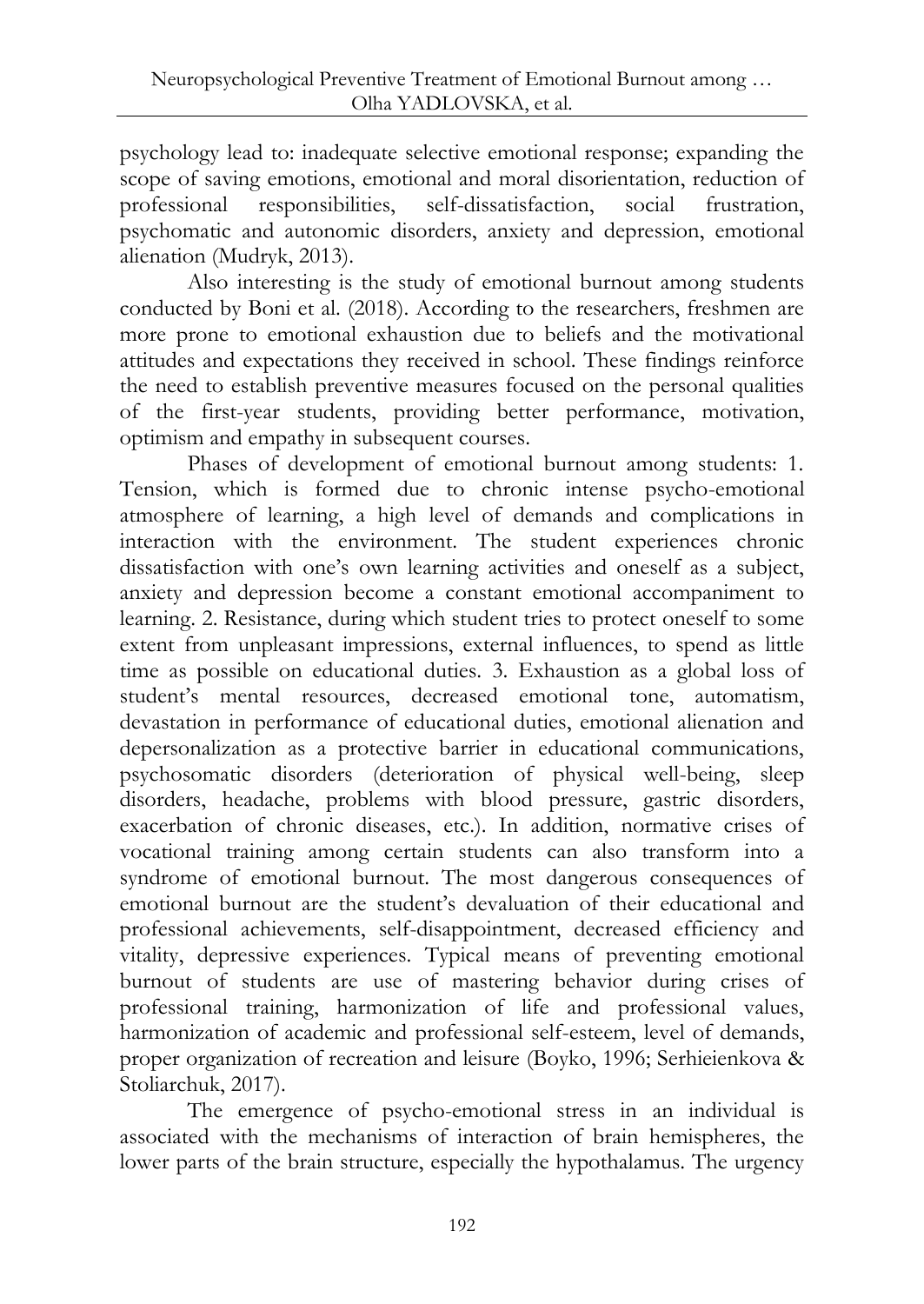of this issue is important for organization of cognitive and educational activities of students and its study is essentially one of the main neuropsychological factors in prevention of emotional burnout. Psychoemotional stress is accompanied mainly by activation of the right hemisphere of the brain, so left-handed students need special attention. It can be predicted that they may be prone to neurotic experiences of stressful events against the background of hormonal metabolic disorders. Disturbances in the regulatory function of emotions, psychophysiological characteristics, stress of the body's adaptive systems are associated with the emergence of neurotic reactions of individual, which under the influence of his individual psychological qualities are modified into variable responses as reactions to stress and reflect in the symptom complex of emotional burnout mostly among the "right hemispheric" individuals. Thus, the symptom complex of emotional burnout of individuals with respective functional asymmetry of the brain is a neuropsychological cause of maladaptation of students, which requires development of socio-psychological training with neuropsychological exercises by psychological services of higher education establishments.

Of course, the program of neuropsychological prevention treatment of emotional burnout for students of higher education establishments should be developed on the basis of conceptual theoretical and methodological principles of studying this issue. Thus, in domestic and foreign psychology, neuropsychology and psychophysiology, the relationship between hemispheric brain asymmetry with cognitive and individual psychological characteristics of individuals was studied by Kenneth Hugdahl (2005), Chuprykov et al. (2011), Semenovich (2018), Antropova et al. (2011), and with emotional self-regulation – Allen and Kline (2004), Davidson et al.,(2007), neurodynamic features of professional development of specialists in professions such as "person-person" – Kokun (2013), optimization of stress resistance of higher education establishments' students in the process of their professional development – Afanasenko et al. (2018), models of emotional burnout and technologies of its prevention and overcoming, mainly with techniques of self-recovery and neuropsychological exercises (Vodopyanova & Starchenkova, 2008), phases of deployment of emotional burnout among students (Boyko, 1996), crises of professional training as a basis for emotional burnout among students (Serhieienkova & Stoliarchuk, 2017).

Hemispheric asymmetry of the brain in adults is a complex product of psychosocial mechanisms. The basics of functional specialization of the hemispheres are innate, but in the process of ontogenesis their complication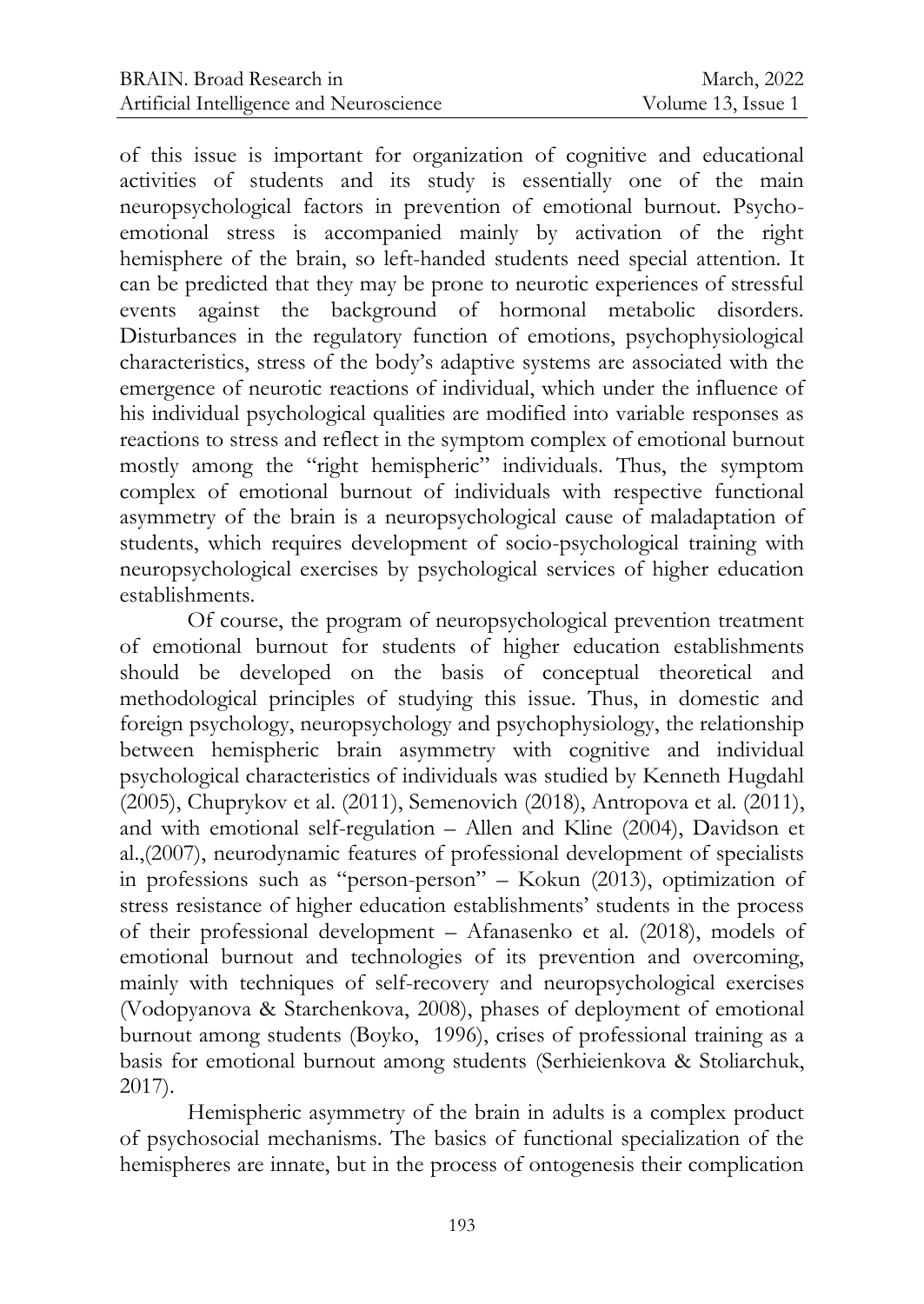occurs, which leads to the development of a certain profile of hemispheric asymmetry and hemispheric interaction (laterality). Functional asymmetry of the brain is one of the factors of adaptation in the conditions of effective organization of educational activity. The analysis of the conducted scientific researches has shown that regular connections of lateral profiles with some mental processes (cognitive, regulatory, styles of emotional reaction) are established. In this regard, the results of an empirical study of the relationship between functional asymmetry and creativity of Antropova et al. (2011) showed that the indicators of the right hemisphere related to intuition, which can be considered as an indicator of creative thinking; the left hemisphere is associated with high adaptability, emotional comfort and internality, stress resistance, optimism, self-confidence, consistency and perseverance in achieving goals, a high level of subjective control over significant events. Analysis of scientific data shows that individuals with dominance of the right hemisphere are characterized by high anxiety of the emotional-vegetative type, so the right hemisphere is associated with negative emotions, a high tendency to depression. Individuals with a rightsided profile in conflict situations choose unconstructive tactics of avoidance, competition, adaptation, with a left-sided profile - cooperation, compromise, positive change in a stressful situation (Antropova et al., 2011).

Vodopyanova and Starchenkova (2008) also claim that the higher the creative potential, the lower the level of emotional burnout and greater satisfaction with the quality of life (Vodopyanova and Starchenkova, 2008, p. 79). From this fact it follows that for the preventive treatment of emotional burnout among students, in our opinion, it is appropriate to apply not only the correct alternation of workloads with rest, but also relaxation selftraining and affective correction training with introduction of practical professional tasks of creative content, attract young people by creative projects and competitions taking into account their professional level. Involving them in the cultural activities of a higher education establishment will also be important for the emotionally rich life of students.

According to Vasconcelos et al. (2019) and Tomaschewski-Barlem, et al. (2013) in the preventive treatment of emotional burnout among students, especially graduates of both private and public educational establishments it is necessary to promote their professional education, competently taking into account the methodology of teaching disciplines at university, integrated combination of theory and practice, stressful emotional situations with empathy for suffering people and individual psychological characteristics of future professionals in order to help them manage stress during study for bachelor's and master's degrees. Schaufeli et al. (2002)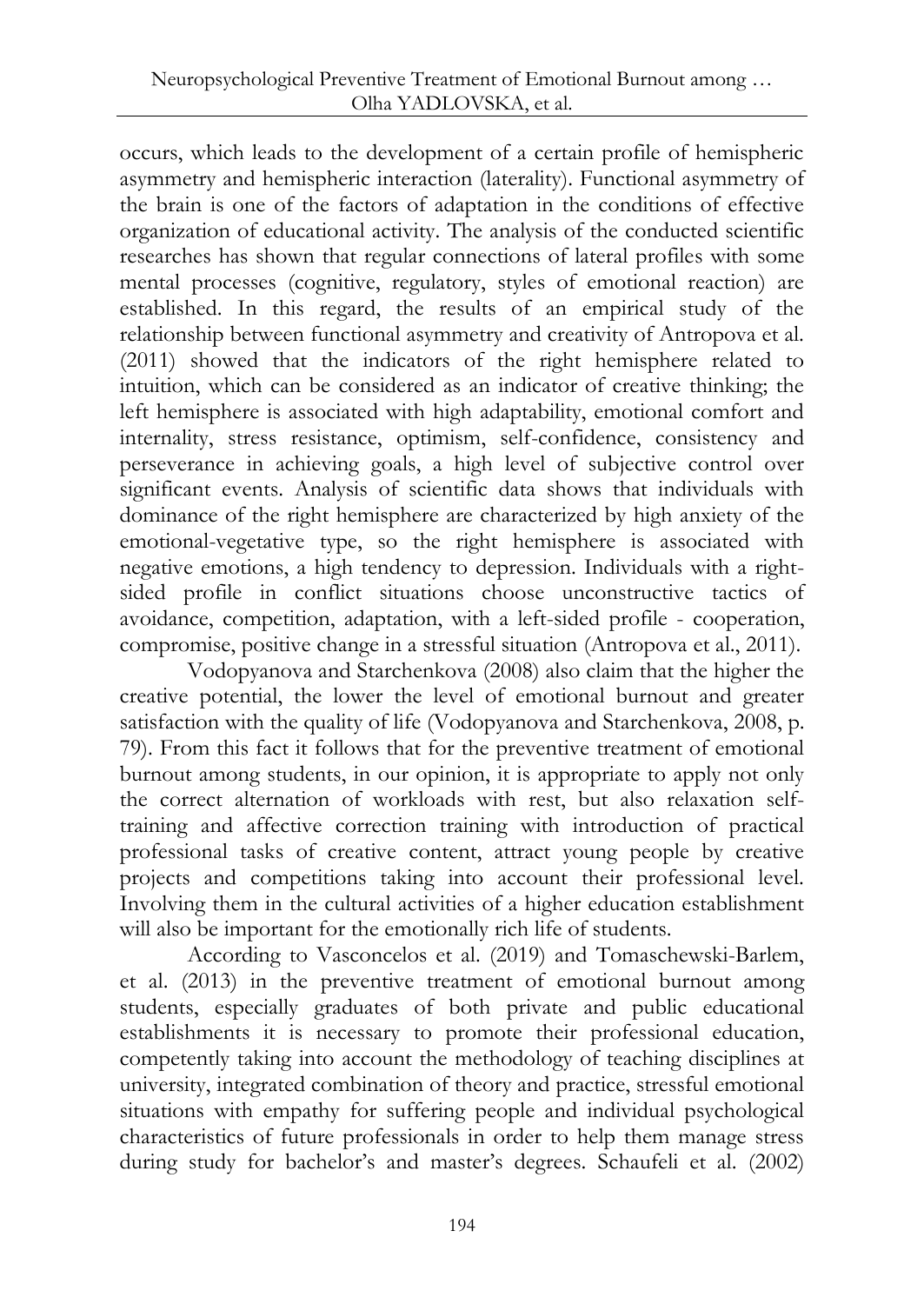suggest paying special attention to the factors of emotional burnout among students: selective emotional response to stress, especially in manifestations of cynicism as dehumanization, emotional exhaustion, excessive desire to achieve efficiency in activities.

Researchers describe in detail the methods (psychotechnics) of selfregulation according to the tasks of correction of mental state of neuropsychological orientation as prevention treatment and overcoming of emotional burnout: reduction of excitement (relaxation physical exercises, distraction or switching of attention, breathing exercises); resource mobilization (ideomotor training, recollection of feelings about one's confidence, means of sensory and mental stimulation, heterosuggestion); mental desensitization (self-suggestion of confidence and neutral attitude to stressors, the formula of intentional passive attitude); elimination of emotional stress (hetero-musical psychoregulation, methods of relaxation and psychological protection); recovery (inspired by sleep and rapid revival, meditation); "toning" (representation of psychophysiological state that excites certain body functions - heart rate, blood pressure, motor, sensory and other functions; ideomotor training as a figurative representation of motor actions that increase physical and emotional tone; figurative representations of situations that can cause an increase in psychophysical tone); regulation of autonomic processes (autogenic training, hetero regulation, breathing exercises to manage mental stress and mood). To expand the resource of "anti-burnout" it is appropriate to detect irrational thoughts and beliefs in oneself and master the principles and techniques of positive thinking, to conduct self-analysis of internal dialogue and eliminate self-abasement and self-flagellation, use problem-oriented coping as cognitive and behavioral efforts to solve stressful situations (Vodopyanova & Starchenkova, 2008).

Neurobiological mechanisms of emergence and development of positive emotions have been studied by the western researchers Jeffrey Burgdorf and Jaak Panksepp (2006). In their study, they point to the connection of parts of the limbic system, cortex and subcortical formations with the system of cognitive evaluation of one's emotions, psycho-emotional stress and its relaxation and describe how emotional phenomena are carried out through systemic brain mechanisms. Undoubtedly, systematic scientific ideas about the relationship of emotions contribute to effective application of the neuropsychological approach in the work of educators to study individual characteristics of the emotional sphere, which opens up new opportunities for introduction of innovative technologies in the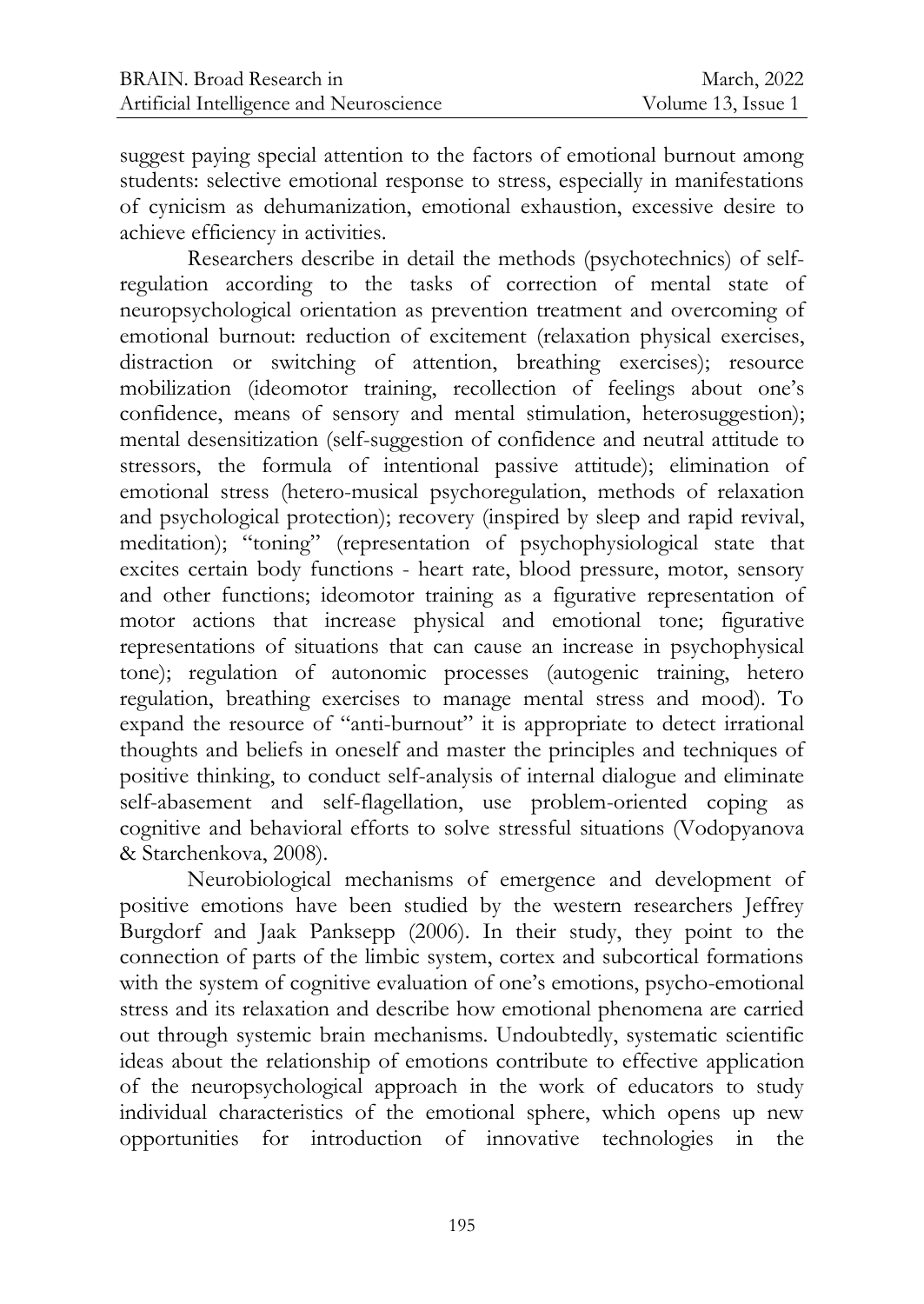development of programs for neuropsychological preventive treatment of emotional burnout among students.

The purpose of developing measures to optimize adaptation of freshmen at the initial stage of professional development and increase their stress resistance may be neuropsychological support, in particular development of skills for keeping in the psychological comfort zone: 1) scanning one's own feelings (awareness of uncomfortable bodily sensations, heart rhythm, breathing, state of tension or relaxation that occurs inside; as a person focuses on neutral or more comfortable places of his body, he can begin to breathe deeper, the pulse slows down and muscle relaxation appears) – the basis that helps stabilize the nervous system. 2. Creation of resources, their search and activation – as one thinks about one's resource, or describes it, changes take place in one's body (breathing and pulse slow down, muscles relax), new feelings, thoughts, meanings arise. 3 Search for supports (grounding) – full presence in the present moment, when the past or future do not worry. 4. Gestures and spontaneous movements – the conscious use of protective and calming movements to calm the nervous system. 5. Strategies for returning to the comfort zone (taking care of one's health): drink a glass of water, name a few colors inside or outside the room; pay attention to surrounding objects, sounds, movements of one's legs and arms, etc. (Afanasenko et al., 2018).

Almeida et al. (2016) suggest that educational support centers in educational establishments develop recommendations for students to apply constructive strategies to overcome stress in order to increase their emotional and personal stress resistance, forming discussion groups among students based on their aspirations and needs, and expanding their environmental resources to ensure quality of life, which can be contributed by cooperation and social support networks for students.

#### **Recommendations for neuropsychological preventive treatment of emotional burnout among students**

Neuropsychological preventive treatment of emotional burnout among students is a set of measures aimed at preventing emergence of emotional, cognitive and physical exhaustion, maintaining and strengthening mental health, developing competence in maintaining personal psychohygiene, constructive overcoming psychotraumatic situations, learning crises. Preventive technologies should be applied with complexity and taking into account an individual approach, depending on whether students are prone to anxiety and depression, or have low academic performance, high anxiety and psychosomatic disorders, ignore themselves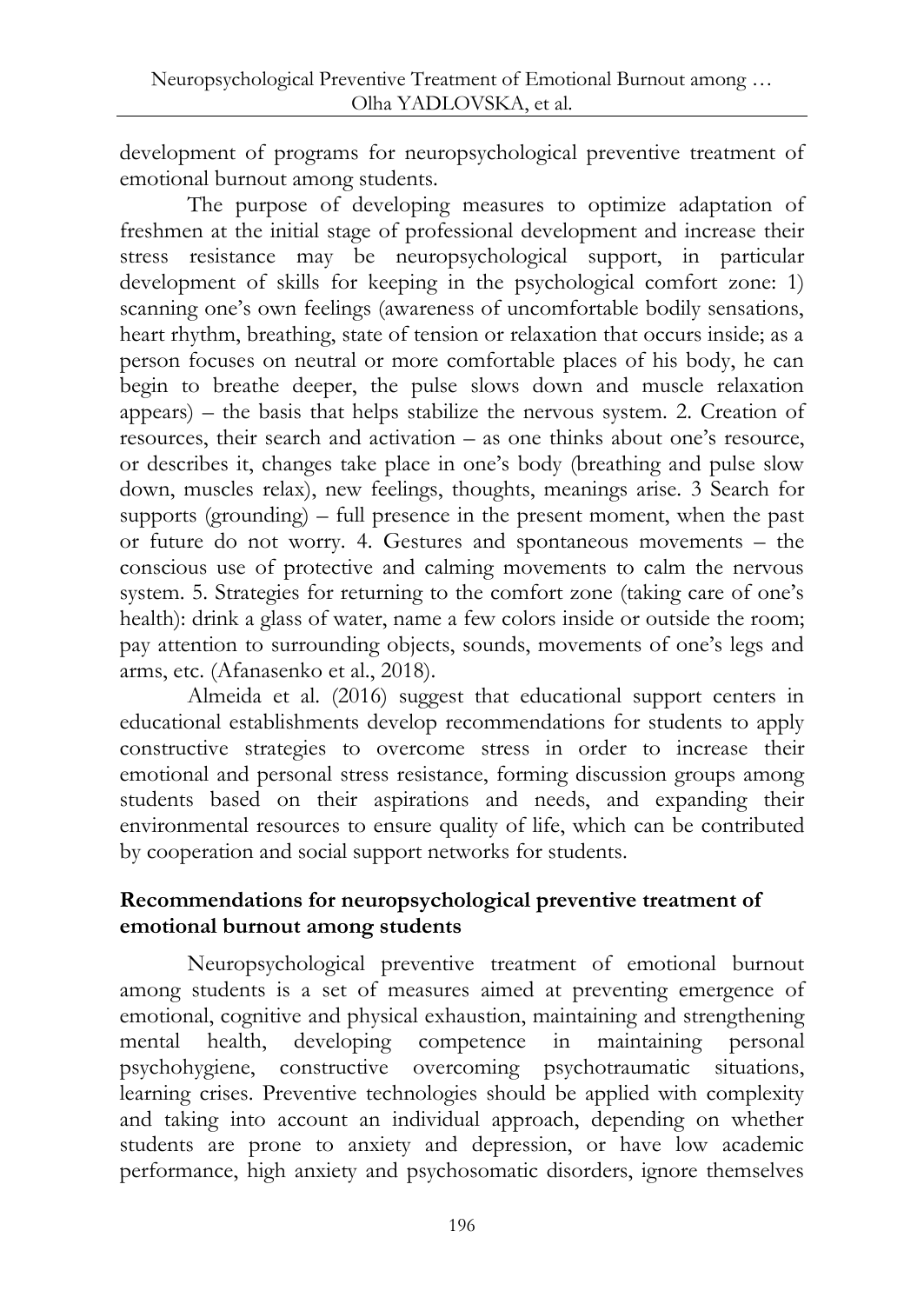and the demands of the learning environment, not interested in professional or personal growth, learning in general.

Neuropsychological preventive treatment of emotional burnout should be carried out taking into account the results of neuropsychological diagnosis, which indicate the level of emotional maturity as the ability of the subject to understand their negative emotions or dissatisfaction with themselves and the ability to accept them, the specificity of emotional reactions to stress and specifics of cognitive analysis of the impact of stressful situations on the mental inner world of an individual, the causes of apathy and emotional detachment in stressful situations. We believe that neuropsychological preventive treatment of the manifestation and development of emotional burnout among students should be carried out using the methods of cognitive-behavioral therapy to work with neurotic reactions, high anxiety and worry; neuropsychological, self-regulatory and self-relaxation anti-stress techniques; technologies for developing motivation<br>to overcome the emotional burnout syndrome, expanding to overcome the emotional burnout syndrome, expanding neuropsychological competence in caring for one's health and raising the level of mental hygiene culture; psychological correction techniques in changing attitudes to traumatic situations with the use of constructive mechanisms of psychological protection, in particular rationalization and sublimation and strategies of flexible behavior; conducting informational education on dependence of indicators of the neuropsychological level of emotional burnout syndrome on psychophysiological, biological and individual psychological characteristics of an individual.

It is advisable that the neuropsychological program for the preventive treatment of emotional burnout among students be supported by additional methods of harmonization of psychophysical condition, which involves development of skills of psychoemotional self-regulation using music therapy and art therapy, daily and self-performed exercises to realize one's negative emotions and allow oneself to overcome them; reducing fatigue and improving psychophysical tone, relieving emotional tension and reducing the effects of stress through mastering autorelaxation techniques of deep breathing, muscle and mental relaxation (techniques of ideomotor recovery – "from rubbing the palms to doing fitness exercises", visual concentration on colors, basically green shades, etc.), proper diet and sleep, moderate exercise, sports and hobbies, water treatments, massage.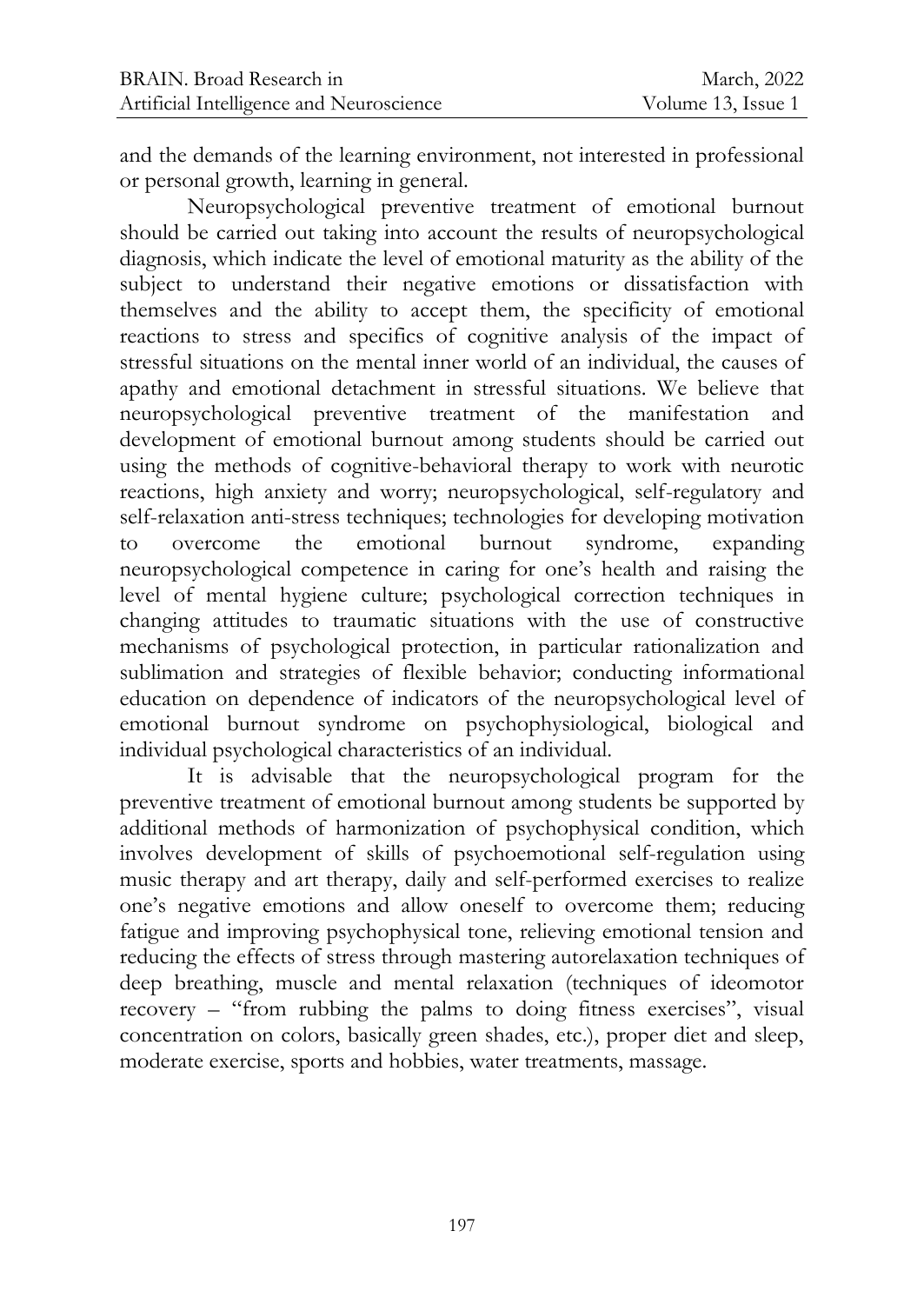## **Conclusion**

The neuropsychological symptom complex of emotional burnout syndrome is a complex dynamic process that covers first the emotional sphere, reducing the manifestation of volitional efforts and emotional stress resistance, and then become involved mental triggers for energy loss at the personal and behavioral levels, associated with neurotic stress reactions, manifestation of rigid mechanisms of psychological protection, psychosomatic disorders, deformations in professional self-consciousness. Development of emotional burnout syndrome among students begins at the stages of their professional development under the influence of stress in educational and professional situations, frustrating the development of their professional self-awareness, in which future professionals, usually with negative attitudes including negative attitudes to the educational and professional environment or difficult learning tasks, experience emotional exhaustion and inability to solve unexpected psychological problems in a way that is acceptable or effective for them.

Emotional, informational and communicative stresses can emotionally disorganize and professionally maladapt the student and negatively affect his psychological well-being, academic success. Lack of personal resources to withstand psycho-emotional stress in subjectively significant educational and professional situations of adaptation to the requirements of the professional environment or situations of educational crises leads the future specialist to emotional exhaustion. In critical living conditions, it is important for anyone to maintain contact with oneself to choose a constructive coping strategy, but not everyone has the resources to unconditionally accept oneself and understand one's psychological capabilities. Rehabilitating students with emotional burnout and successfully adapting them to the learning environment is more difficult than preventing the development of emotional and physical exhaustion, which can reduce the academic performance of the future specialist, his health and quality of student life in general. That is why it is so important for practical psychologists, social educators and teaching staff of higher education establishments to have the competence to implement programs on neuropsychological preventive treatment of emotional exhaustion of the young generation.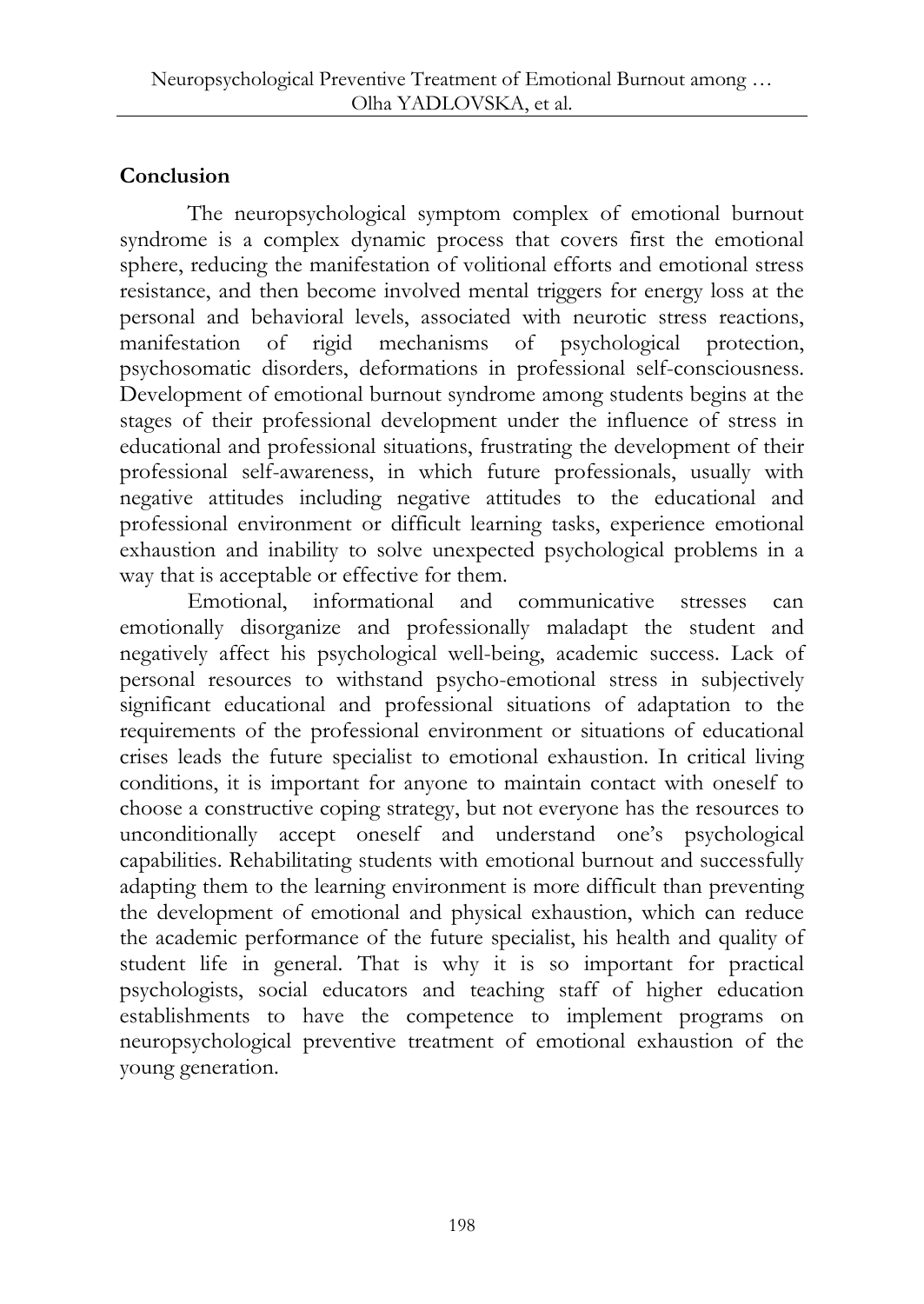#### **References**

- Afanasenko, L., Martyniuk, I., Omelchenko, L., Shamne, A., Shmarhun, V., Yashnyk, S. (Eds.). (2018). *Psykholohiia stresostiikosti studentskoi molodi* [Psychology of stress resistance of student youth]. NUoLaE Publishing Center of Ukraine.
- Allen, J. J. B., & Kline, J.P. Editorial. (2004). Frontal EEG asymmetry, emotion, and psychopathology: the first, and the next 25 years. *Biological Psychology*, *67*(1-2)*,* 1-5.<http://doi.org/10.1016/j.biopsycho.2004.03.001>
- Almeida, G.de C., Souza, H. R. de, Almeida, P. C. de, Almeida, B. de C., & Almeida, G. H. (2016). The prevalence of burnout syndrome in medical students. *Archives of Clinical Psychiatry*, *43*(1), 6-10. <https://doi.org/10.1590/0101-60830000000072>
- Antropova, L. K., Andronnikova, O. O., Kulikov, V. Y., Kozlova, L. A. (2011). Funktsionalnaya assimetriya mozga i individualnye psikhofiziologicheskie osobennosti cheloveka [Functional brain asymmetry and individual psychophysiological characteristics of a person]. *Medicine and education in Siberia, 3*. [https://cyberleninka.ru/article/n/funktsionalnaya-asimmetriya-mozga-i](https://cyberleninka.ru/article/n/funktsionalnaya-asimmetriya-mozga-i-individualnye-psihofiziologicheskie-osobennosti-cheloveka)[individualnye-psihofiziologicheskie-osobennosti-cheloveka](https://cyberleninka.ru/article/n/funktsionalnaya-asimmetriya-mozga-i-individualnye-psihofiziologicheskie-osobennosti-cheloveka)
- Bakhmat, N., Maksymchuk, B., Voloshyna, O., Kuzmenko, V., Matviichuk, T., Kovalchuk, A., Martynets, L., Uchytel, I., Solovyov, V., Manzhos, E., Sheian, M., Alieksieiev, O., Slyusarenko, N., Zhorova, I., & Maksymchuk, I. (2019). Designing cloud-oriented university environment in teacher training of future physical education teachers. *Journal of Physical Education and Sport*, *19* (4), 1323-1332.<https://doi.org/10.7752/jpes.2019.s4192>
- Bezliudnyi, O., Kravchenko O., Maksymchuk B., Mishchenko M., Maksymchuk, I. (2019) Psycho-correction of burnout syndrome in sports educators (2019). *Journal of Physical Education and Sport, 19* (3), 1585. <http://doi.org/10.7752/jpes.2019.03230>
- Boni, R. A. d. S., Paiva, C. E., de Oliveira, M. A., Lucchetti, G., Fregnani, J. H. T.G., Paiva, B. S. R. (2018). Burnout among medical students during the first years of undergraduate school: Prevalence and associated factors. *PLoS One*, *13*(3).<https://doi.org/10.1371/journal.pone.0191746>
- Boyko, V. V. (1996). *Diagnostika emotsionalnogo vygoraniya* [Diagnostics of emotional burnout].<https://www.bsmu.by/page/6/5657/>
- Burgdorf, J., & Panksepp, J. (2006). The neurobiology of positive emotions. *Neuroscience and Biobehavioral Reviews, 30*, 173–187. <http://doi.org/10.1016/j.neubiorev.2005.06.001>
- Chemali, Z., Ezzeddine, F. L., Gelaye, B., Dossett, M. L., Salameh, J., Bizri, M., Dubale, B., & Fricchione, G. (2019). Burnout among healthcare providers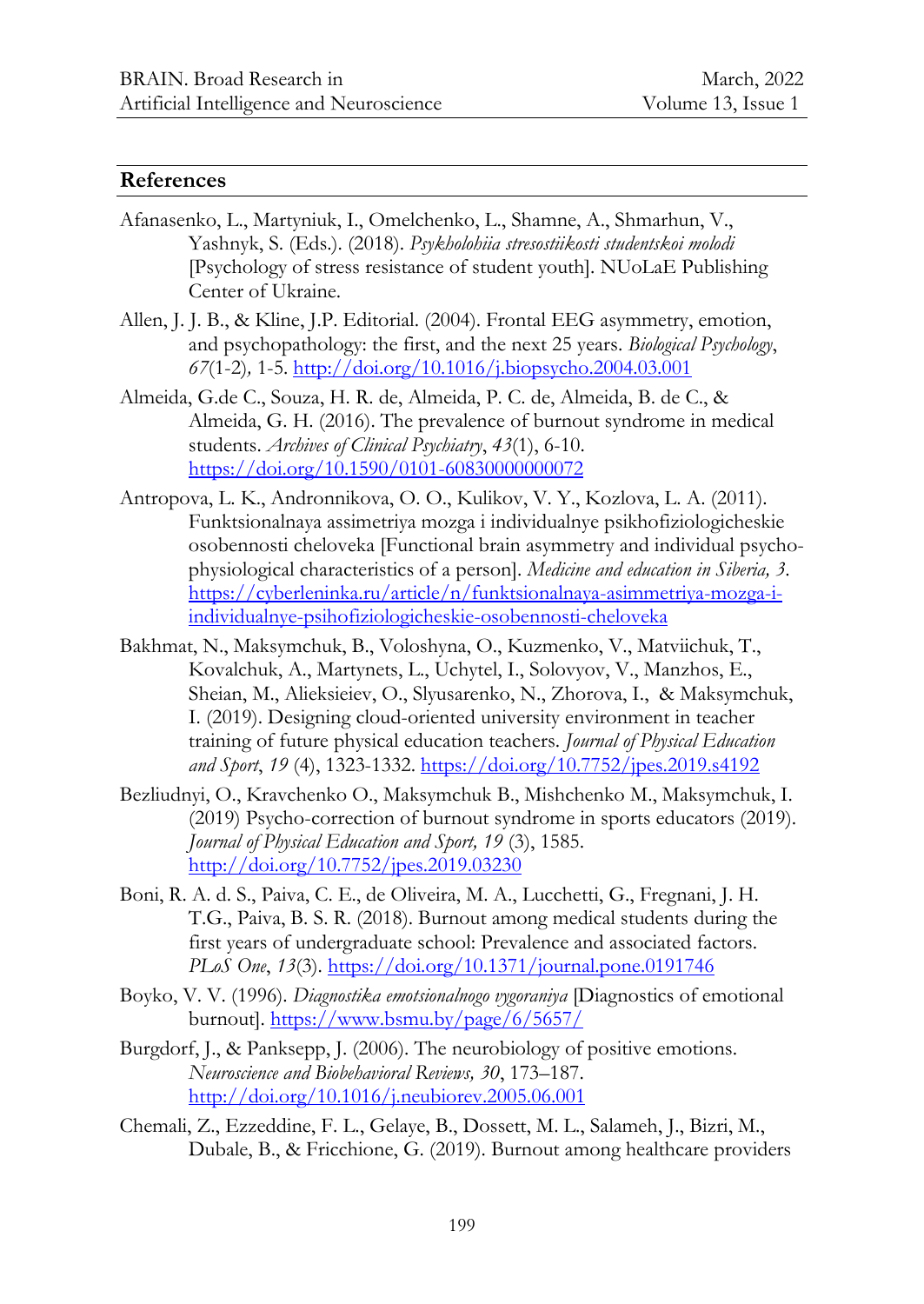in the complex environment of the Middle East: a systematic review. *BMC Public Health*, *19*, 1337.<https://doi.org/10.1186/s12889-019-7713-1>

- Chuprykov, A. P., Gnatyuk, R. M., Chuprykova, M. A. (2011). *Asymetriya mozku ta livorukist* [Brain asymmetry and left-handedness]. КММ.
- Davidson, R. J., Fox, A., & Kalin, N. H. (2007). Neural Bases of Emotion Regulation in Nonhuman Primates and Humans. In J. J. Gross (Ed.), *Handbook of emotion regulation* (pp. 47–68). The Guilford Press.
- Gerasymova, I., Maksymchuk, B., Bilozerova, M., Chernetska, Yu., Matviichuk, T., Solovyov, V., & Maksymchuk, I. (2019). Forming professional mobility in future agricultural specialists: the sociohistorical context. *Revista Romaneasca pentru Educatie Multidimensionala*, *11*(4), 345-361. <http://doi.org/10.18662/rrem/195>
- Hugdahl, K. (2005). Symmetry and asymmetry in the human brain. *European Review, 13*(2), 119-133.<http://doi.org/10.1017/S1062798705000700>
- Ilin, Y.P. (2013). *Psikhofiziologiya sostoyaniy cheloveka* [Psychophysiology of human states]. St. Petersburg.
- Kokun, O. M. (2013). *Psykhofiziolohichne zabezpechennia stanovlennia fakhivtsia u profesiiakh typu «liudyna-liudyna»* [Psychophysiological support of becoming a specialist in professions such as "man-man"]. Imex-LTD.
- Kustova, V. V. (2016). *Fenomen sindroma emotsionalnogo vygoraniya pedagogov* [The Phenomenon of the Emotional Burnout Syndrome of Teachers]. ISTU.
- Maksymchuk, B., Gurevych, R., Matviichuk, T., Surovov, O., Stepanchenko, N., Opushko, N., Sitovskyi, A., Kosynskyi, E., Bogdanyuk, A., Vakoliuk, A., Solovyov, V., & Maksymchuk, I. (2020a). Training Future Teachers to Organize School Sport. *Revista Romaneasca Pentru Educatie Multidimensionala*, *12*(4), 310-327.<https://doi.org/10.18662/rrem/12.4/347>
- Maksymchuk, B., Matviichuk, T., Solovyov, V., Davydenko, H., Soichuk, R., Khurtenko, O., Groshovenko, O., Stepanchenko, N., Andriychuk, Y., Grygorenko, T., Duka, T., Pidlypniak, I., Gurevych, R., Kuzmenko, V., & Maksymchuk, I. (2020). Developing Healthcare Competency in Future Teachers. *Revista Romaneasca Pentru Educatie Multidimensionala*, *12*(3), 24-43. <https://doi.org/10.18662/rrem/12.3/307>
- Mudryk, A. B. (2013). *Osoblyvosti rozvytku ta proiavu syndromu emotsiinoho vyhorannia u studentiv-psykholohiv* [Features of the development and manifestation of emotional burnout syndrome among students of psychology]. Open International University of Human Development.
- Nerubasska, A., & Maksymchuk, B. (2020b). The Demarkation of Creativity, Talent and Genius in Humans: a Systemic Aspect. *Postmodern Openings*, *11* (2), 240- 255.<https://doi.org/10.18662/po/11.2/172>
- Nerubasska, A., Palshkov, K., & Maksymchuk, B. (2020a). A Systemic Philosophical Analysis of the Contemporary Society and the Human: New